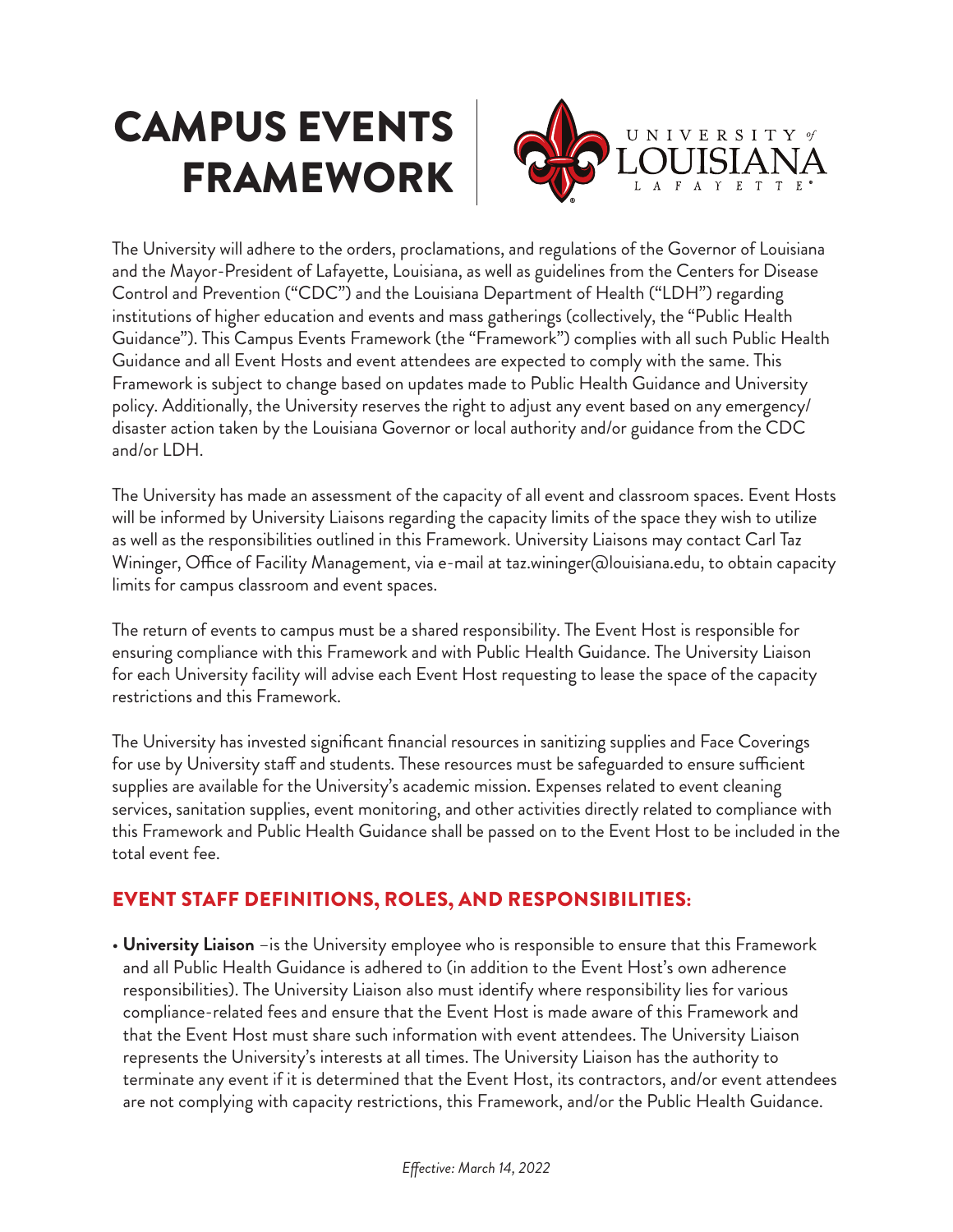- **Event Host** –is the person who reserves the venue for an event. The Event Host may be a University staff or faculty member, student, or an external party. The Event Host shall oversee all aspects of the event and is responsible to ensure that the event space capacity restrictions, this Framework, Fire Marshal requirements, applicable Public Health Guidance, and all other University mandated safety protocols are adhered to at the event.
- **Event Workers** are University employees who have an event-related role. Event Workers must be trained in Safety Protocols prior to the event and will notify the University Liaison, if present, of any noncompliance and other Safety Protocols issues.

## SAFETY PROTOCOLS:

- Both indoor and outdoor events are permitted to be held at full capacity. Capacity guidelines are subject to change based on the Public Health Guidance.
- Social distancing at all events, indoors and outdoors, is recommended.



• Face Coverings are recommended at all events, indoors and outdoors, and may be required under certain circumstances as set forth in the University's Face Covering Policy. The University's Face Covering Policy can be found at: https://policies.louisiana.edu/sites/policies/files/Face%20 Covering%20Policy%20-%20OpRvw%202021%2012%2010%20-%20FINAL%20-.



• Event Hosts must provide and make Face Coverings available for all attendees. The University will not provide Face Coverings for external events.